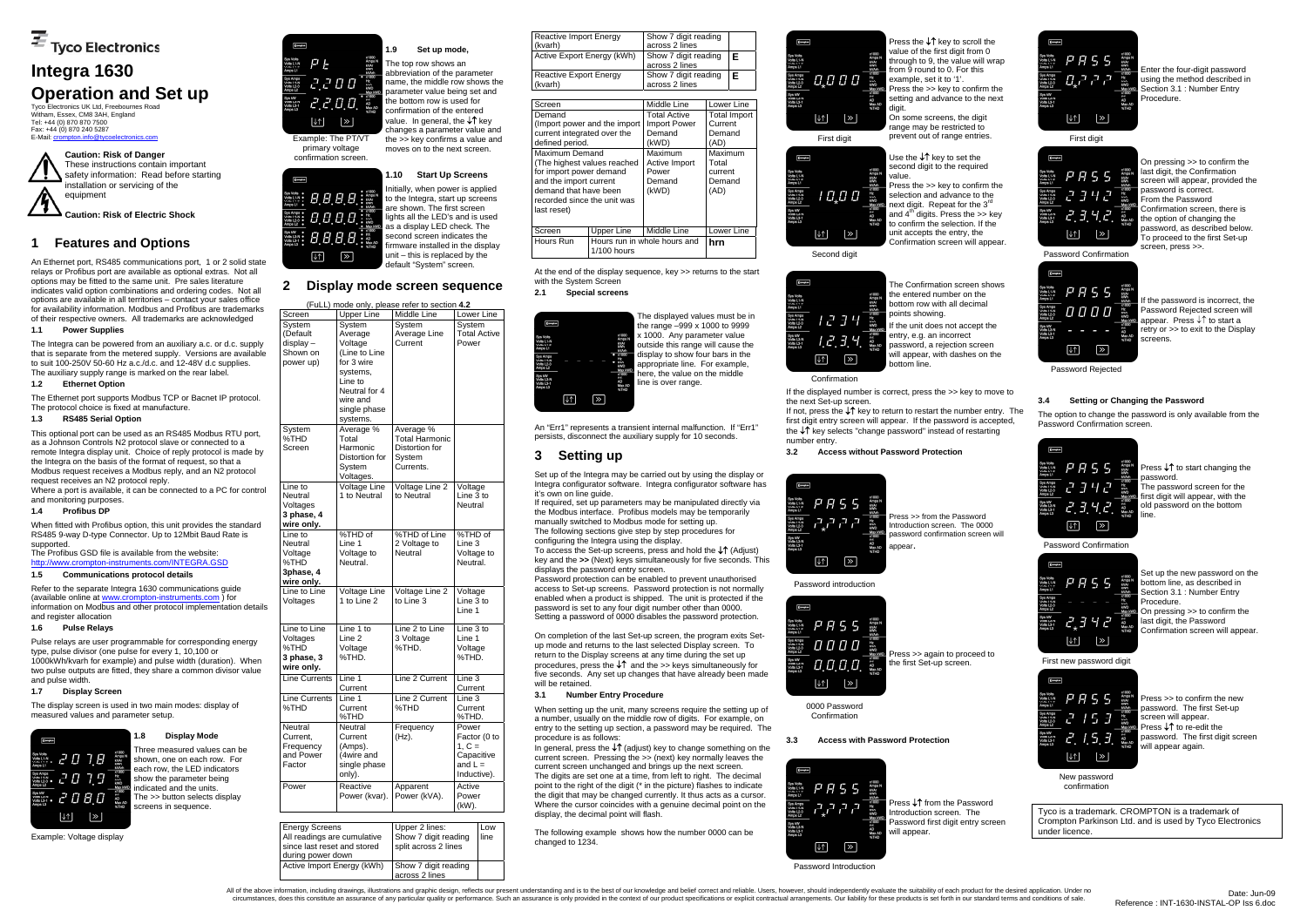# **3.5 Secondary Voltage and Maximum Power**

The 1630 allows the user to specify, within a range, the secondary voltage of the potential transformer (PT) with which it is to be used. In this document the term Potential Transformer and Voltage Transformer are equivalent.

1P2 (Single phase 2 wire) Select the value required and press >> to confirm the selection. Integra will restart if a change to the wiring configuration is made. After a restart wait for about 5 seconds until the normal system display screen is shown and then re-enter set up mode.

The 1630 is limited to a maximum power of 360 MW**\***. During set-up, primary voltage and current setting are checked and the unit will not accept entries that breach the 360 MW limit**\***. If the system type is changed (e.g. from single phase to 3 phase) and that change would result in exceeding the maximum power, the Integra display will not show metered values and settings must be revised manually to restore normal operation. *Always check the FSC, PT and pulse rate divisor settings after changing system type.* **\***The Maximum Power restriction of 360 Megawatts refers to 120% of nominal current and 120% of nominal voltage, i.e. 250 Megawatts nominal system power.

This screen allows the selection of the default frequency. The default frequency is the system frequency assumed if no voltage signals are present or applied.

- $\geqslant$  50 (Hz)
- $60$   $(Hz)$

This parameter is the value of nominal Full Scale Current (usually the associated CT primary current rating) that will be displayed as the Line Current. This screen enables the user to display the Line Currents inclusive of any transformer ratios. The values displayed indicate the current in amps. For example setting 800 on this screen will cause the display to indicate 800 amps when the nominal maximum (typically 5A or factory build option of 1A) current flows through the Integra current inputs. The allowable range is 1 to 9999A. .

# **4 Set up screen sequence**

# **4.1 SyS**

This screen is used to set the wiring configuration. **Unless it is desired to change the wiring configuration, press the >> key to move to the diSP screen.**

Press the ↓↑ key to change the system configuration. Use the ↓↑ key to scroll through the available values.

- $3P4u$  (3 phase 4 wire)
- 3P3u (3 phase 3 wire)

 If the PT primary and secondary values are changed and it is desired to revert to a set-up with no PT, then set both PT primary and secondary values to the nominal maximum voltage for the Integra

# **4.2 diSP**

This screen allows the user to select the range of displayed parameters. If a selection is changed the Integra will restart after 5 seconds into the selected mode.

Use the  $\downarrow$  key to scroll through the available values.

- **FuLL, All parameters indicated by the display mask** ¾ volt, Voltages only Phase to phase, 3 phase 3 wire (3P3u) Phase to phase & phase to neutral, 3 phase 4 wire  $(3P4u)$
- $\triangleright$  Curr, current per phase only (3P3u & 3P4u)

#### **4.3 FrE**

If a selection is changed the Integra will restart after 5 seconds into the chosen frequency.

# **4.4 FSC**

#### **4.5 PT**

This applies to the Relay Pulsed Output option only. Units with this option provide pulses to indicate power consumption (kWh, and kvarh where two outputs are available). This screen allows setting of the pulse rate divisor. By default, the unit produces one pulse per kWh/kvarh. Changing this divisor changes the output of the output of the output of the output of the output of the output of the output <br>And the output pulse rate of the output of the output of the output of the output of the output of the output

#### **If there is no potential transformer (PT) associated with the Integra, i.e. the voltage terminals are connected directly to the metered voltage, leave this value unchanged** and skip this set up step.

This value is the nominal full scale voltage which will be displayed as L1-N, L2-N and L3-N for a four wire system, L1-2, L2-3 and L3-1 in a three wire system or system volts for single phase. This screen enables the user to display the line to neutral or line to line voltages inclusive of any transformer ratios, maximum 400kV. The values displayed represent the voltage in kilovolts (note the x1000 indicator). For example, on a 2.2kV system with 110V potential transformer secondary, set 2.200 at this screen**.** 

> \* If the Profibus option is fitted, any user communications settings are ignored at start up. When a Profibus option is fitted the communications parameters should not changed by the user as this will disable the Profibus interface. (Normal operation may

- **E** even parity with one stop bit
- **odd** odd parity with one stop bit **no 1** - no parity one stop bit,
- **no 2** no parity two stop bits.
- $\frac{1}{\pi}$  red setting and press >> to confirm the selection.

# **4.6 SU**

**If there is no PT associated with the Integra, leave this value unchanged** and skip this step.

This value must be set to the nominal full scale secondary voltage which will be obtained from the transformer when the

potential transformer (PT) primary is supplied with the voltage defined above. This defines the actual full scale voltage that will be obtained from the PT secondary and measured by the unit. The ratio of the full scale primary to full scale secondary voltage is the transformer ratio. Given full scale primary and secondary voltages, the unit calculates the primary voltage to display for any given measured secondary voltage.

The secondary voltage displayed is in volts. Following the previous example, on a 2.2 kV system with 110V PT secondary, set this screen to 110.0. The secondary value may only be set to values within the range defined by the factory voltage build option. These nominal rms input voltages are shown in the specification

# **4.7 d.i.t.**

This screen is used to set the period over which current and power readings are integrated. The value displayed represents time in minutes. To change the Demand Integration Time, use the ↓↑ key to scroll through the available values.

# **4.8 rSEt**

The reset screens allow resetting of the Energy and Demand readings individually or all together. Resetting the cumulative Energy (h) resets Active and Reactive Energy import and export registers. Resetting Demand (d) resets Active Import Power Demand; Current Demand; Maximum Active Import Power Demand and Maximum Current Demand To reset one or more readings use the ↓↑ key to scroll through

the available options: **h** Active and reactive energy

- **d** Demands and maximum demands :
- Active Import Power Demand,
- Current Demand,

Maximum Active Import Power Demand and Maximum Current Demand)

- **hrn** hours run
- **None** no reset

**All** – Energy, Demands and Hours Run combined. Select the option required and press >> to confirm the selection. The appropriate confirmation screen will appear. The confirmation screen will not appear if "None" has been selected.

# **4.9 PULS**

The INTEGRA 1630 IP address is factory set to **192.168.1.100**. If attaching two or more INTEGRA 1630 meters to the same network the IP addresses must be changed so that each meter is assigned to an unique address. It is best to change the IP address before the Integra is connected to the network, and one to one connection can be assured. The IP address is changed using the RUINET utility. More details are available in the Integra 1630 Communications guide available from the website www.crompton-instruments.com. If connecting the Integra directly to a PC, an Ethernet crossover cable will be required.

This applies to the Relay Pulsed Output option only. Units with this option provide pulses to indicate power consumption (kWh, and kvarh where two outputs are available).

This screen allows the user to set the duration of the relay output pulse. The value displayed represents the pulse duration in milliseconds (ms).

Use the ↓↑ key to scroll through the available values. Select the value required and press >> to confirm the selection. The confirmation screen will appear.

#### **4.10 rAtE**

| n onangoo tho output paiso rato, as follows. |                |  |  |
|----------------------------------------------|----------------|--|--|
| Divisor                                      | One pulse per: |  |  |
|                                              | 1 kWh/kvarh    |  |  |
| 10                                           | 10 kWh/kvarh   |  |  |
| $\sqrt{2}$                                   | 4001384.4      |  |  |

| 100  | 100 kWh/kvarh                                        |
|------|------------------------------------------------------|
| 1000 | 1000 kWh/kvarh                                       |
|      | ha $\mathbf{f}^*$ kou to perall through the ovollohl |

 Use the ↓↑ key to scroll through the available values. If the maximum power is greater than 3.6 megawatts, the range of divisors will be restricted to limit the number of pulses/hour to 7200 maximum at full power. Select the required divisor and press >> to confirm the selection.

#### **4.11 bAUd**

Use this screen to set the Baud Rate of the RS485 Modbus/JC N2 port. The values displayed are in kbaud. Use the ↓↑ key to scroll through the available values. Select the required baud rate and press >> to confirm the selection

| <b>Protocol/Option</b> | <b>Valid Rates</b>                    |
|------------------------|---------------------------------------|
| Modbus RTU             | 4.8, 9.6, 19.2, 38.4(to match Master) |
| Ethernet               | 38.4 only                             |
| JC N2-                 | 9.6 only                              |
| <b>Profibus</b>        | Auto*                                 |
| <b>Remote Display</b>  | Auto*                                 |
|                        |                                       |

be resumed by power cycling the Integra.) If a display is detected on an RS485 port at start-up, any user settings for that port will be ignored, and the port automatically configured for use with the display.

#### **4.12 PAri**

This is often referred to as  $THD - R$ , and lies in the range 0 to 100%. THD measurement is subject to the 'range of use' limits. Integra may give erratic or incorrect readings where the THD is very high and the fundamental is essentially absent.

This screen allows setting of the parity and number of stop bits of the RS485 Modbus/JC N2 port. Use the ↓↑ key to scroll through the available values:

> For low signal levels the noise contributions from the signal may represent a significant portion of the "RMS of total waveform" and may thus generate unexpectedly high values of THD. To avoid indicating large figures of THD for low signal levels the product will produce a display of 0 (zero). Typically, display of THD will only produce the 0 (zero) value when the THD calculation has been suppressed due to a low signal level being detected.

| Ociect the required setting and press 22 to commit the sel |                       |  |  |
|------------------------------------------------------------|-----------------------|--|--|
| <b>Protocol/Option</b>                                     | <b>Valid Settings</b> |  |  |
| Modbus RTU                                                 | Any (to match Master) |  |  |
| <b>Ethernet</b>                                            | No parity, 1 stop bit |  |  |
| JC N2.                                                     | No parity, 1 stop bit |  |  |
| <b>Profibus</b>                                            | Auto*                 |  |  |
| <b>Remote Display</b>                                      | Auto <sup>*</sup>     |  |  |
|                                                            |                       |  |  |

\* See notes about Auto in section 4.11

# **4.13 Addr**

This screen allows setting of the Modbus/JC N2 or Profibus device address for the instrument. Set the three-digit address using the method described above in section 3.1 : Number Entry Procedure. The range of selectable digits is restricted so that no higher number can be set.

Press **>>** to confirm the selection. The Confirmation screen will appear.

**Settings** 

| <b>Protocol/Option</b>                 | <b>Valid Setting</b> |
|----------------------------------------|----------------------|
| Modbus RTU                             | 000-247              |
| Ethernet                               | 001 only             |
| JC N <sub>2</sub>                      | 000-247 only         |
| Profibus                               | 001-125 only         |
| <b>Remote Display</b>                  | Auto*                |
| * See notes about Auto in section 4.11 |                      |

This is the end of the set up sequence and the display returns to the last selected measured values Display screen.

# **4.14 Remote Display auto detect**

A remote Integra display can be connected to the RS485 port to enable display of more parameters simultaneously or for observations at a remote location. For about five seconds after power on the instrument will attempt to determine if a display is attached to the RS485 port. If it detects an Integra display unit is powered up and attached, the port is automatically configured for display operation until the instrument is powered down. If the display detection period expires without a display unit being detected, the Integra will configure the port to use the communication parameters previously set for that port. If a display is subsequently connected to the port, it may not function correctly. Power cycle the Integra to restore correct display operation. Ideally the Integra and any associated display should share a common auxiliary supply so that the detection mechanism can function properly. If this is not possible, then either the display auxiliary should start first, or the port communications parameters should be set to 9600 baud, two stop bits, no parity, address 1.

#### **4.15 Remote Communications Parameter Set Up**

Communications parameter options set from the Integra configurator software or another Modbus master affect the port on which the Modbus master is connected. Changes take effect only when the Integra is power cycled. For example, if the baud rate is currently set to 9600 baud and is then changed to 4800 baud, by a Modbus master , the acknowledgement and any subsequent communications are at 9600 baud. After the Integra has been power cycled, communications will be at 4800 baud. Communications parameters may be checked from the Integra front panel display

Communications parameter options (baud rate, stop bits, parity, address) changed from a remote Integra display unit will have no effect.

Further information is contained in the RS485 communication guide for the Integra 1630. This document is available on the Crompton Instruments website (www.crompton-

instruments.com). E-mail support for specific issues is available, however, support is limited to integrating the Integra into a functional system. We are not able to provide more generalised support on communications systems that are better tackled by a local systems integrator.

# **4.16 Relay outputs**

One or two pulsed outputs are optionally available. These relays output pulses at a rate proportional to the user selected energy parameter (eg kWh or kvarh)

The pulse width and pulse rate are user definable from the display or where a Modbus communications option is available from Integra configurator software or other Modbus master. Pulse energy parameter selection is settable by Modbus only. Default options ex factory are Relay 1: kWh import, Relay 2: kvarh import. The rear label has space to mark pulse function if changed from default.

The solid state output relays provide fully isolated, volt free connections via screw clamp terminals.

#### **4.17 Setting up the Ethernet option**

The IP address of the INTEGRA 1630 must be appropriate for the network to which it is attached. The address to use will depend upon the local network and should be determined by the network administrator. The INTEGRA 1630 Ethernet option module supports static IP address assignment only.

# **5 Basis of measurement and calculations**

# **5.1 Phase to Phase voltages on 4 wire products**

Phase to Phase voltages are measured directly and calculated as RMS values. Situations where the phases are not spaced 120 degrees apart (e.g. 4 wire open delta) are indicated correctly.

#### **5.2 Reactive and Apparent Power**

Active powers are calculated directly by multiplication of voltage and current. Reactive powers are calculated using frequency corrected quarter phase time delay method. Apparent power is calculated as the square root of sum of squares of active and reactive powers.

#### **5.3 Energy resolution**

Cumulative energy counts are reported using the standard IEEE floating point format. Reported energy values in excess of 16MWh may show a small non cumulative error due to the limitations of the number format. Internally the count is maintained with greater precision. The reporting error is less than 1 part per million and will be automatically corrected when the count increases.

#### **5.4 Power Factor**

The magnitude of Per Phase Power Factor is derived from the per phase active power and per phase reactive power. The power factor value sign is set to negative for an inductive load and positive for a capacitive load.

The magnitude of the System Power Factor is derived from the sum of the per phase active power and per phase reactive power. Individual phases whose apparent power is less than 2% of nominal are not included in power factor determinations. The system power factor value sign is set to negative for an inductive load and positive for a capacitive load. The load type, capacitive or inductive, is determined from the signs of the sums of the relevant active powers and reactive powers. If both signs are the same, then the load is inductive, if the signs are different then the load is capacitive.

The magnitude of the phase angle is the ArcCos of the power factor. It's sign is taken as the opposite of the var's sign.

# **5.5 Maximum Demand**

The maximum power consumption of an installation is provided as power utilities often levy related charges. Many utilities use a thermal maximum demand indicator (MDI) to measure this peak power consumption. An MDI averages the power consumed over a number of minutes, reflecting the thermal load that the demand places on the supply system.

Integra uses a sliding window algorithm to simulate the characteristics of a thermal MDI instrument, with the demand period being updated every minute.

Demand Integration Times can be set to 8, 15, 20, 30 or 60 minutes. Maximum Demand is the maximum power or current demand

that has occurred since the unit was last reset. This is

maintained as a continuous record of the highest demand value

that has been reached.

 Note: During the initial period when the "sliding window" does not yet contain a full set of readings (i.e. the elapsed time since the

All of the above information, including drawings, illustrations and graphic design, reflects our present understanding and is to the best of our knowledge and belief correct and reliable. Users, however, should independent circumstances, does this constitute an assurance of any particular quality or performance. Such an assurance is only provided in the context of our product specifications or explicit contractual arrangements. Our liability

demands were last reset or the elapsed time since Integra was switched on is less than the selected demand period) then maximum demands may not be true due to the absence of immediate historical data.

# **5.6 Total Harmonic Distortion**

The calculation used for the Total Harmonic Distortion is: THD = ((RMS of total waveform – RMS of fundamental) / RMS of total waveform) x 100

 It should also be noted that spurious signals (for example, switching spikes) may be included in the "RMS of the total waveform" and will be used in the calculation of THD. The display of THD may be seen to fluctuate under these conditions.

# **6 Maintenance**

# **Warning**

During normal operation, voltages hazardous to life may be present at some of the terminals of this unit. Installation and servicing should be performed only by qualified, properly trained personnel abiding by local regulations. Ensure all supplies are de-energised before attempting connection or other procedures. Terminals should not be user accessible after installation and external installation provisions must be sufficient to prevent hazards under fault conditions.

 This unit is not intended to function as part of a system providing the sole means of fault protection - good engineering practice dictates that any critical function be protected by at least two independent and diverse means.

Never open circuit the secondary winding of an energised current transformer.

 Auxiliary circuits (12-48V auxiliary, communications and relay,) are separated from metering inputs and 100-250V auxiliary circuits by at least basic insulation. Such auxiliary circuit terminals are only suitable for connection to equipment which has no user accessible live parts. The insulation for such auxiliary circuits must be rated for the highest voltage connected to the instrument and suitable for single fault condition. The connection at the remote end of such auxiliary circuits should not be accessible in normal use. Depending on application, equipment connected to auxiliary circuits may vary widely. The choice of connected equipment or combination of equipment should not diminish the level of user protection specified.

# **6.1 Checks and Cleaning**

The front of the case should be gently wiped with a dry cloth only. Do not apply any pressure over the central rectangular display viewing window areas. If necessary wipe the rear case with a dry cloth. If a cleaning agent is necessary, isopropyl alcohol is the only recommended agent and should be used sparingly. Water should not be used. If the rear case exterior or terminals should accidentally be contaminated with water, the unit must be thoroughly dried before further service. Should it be suspected that water or other contaminants might have entered the unit, factory inspection and refurbishment is recommended. In normal use, little maintenance is needed. As appropriate for service conditions, isolate electrical power, inspect the unit and remove any dust or other foreign material present. Periodically check all connections for freedom from corrosion and screw tightness, particularly if vibration is present.

The front display window also acts as an insulating barrier. It is not possible to touch, by hand, any live part, even if the window is completely missing, but if the window is perforated or significantly damaged in any other way, repair is required. In the unlikely event of a repair being necessary, it is recommended that the unit be returned to the factory or nearest Crompton service centre.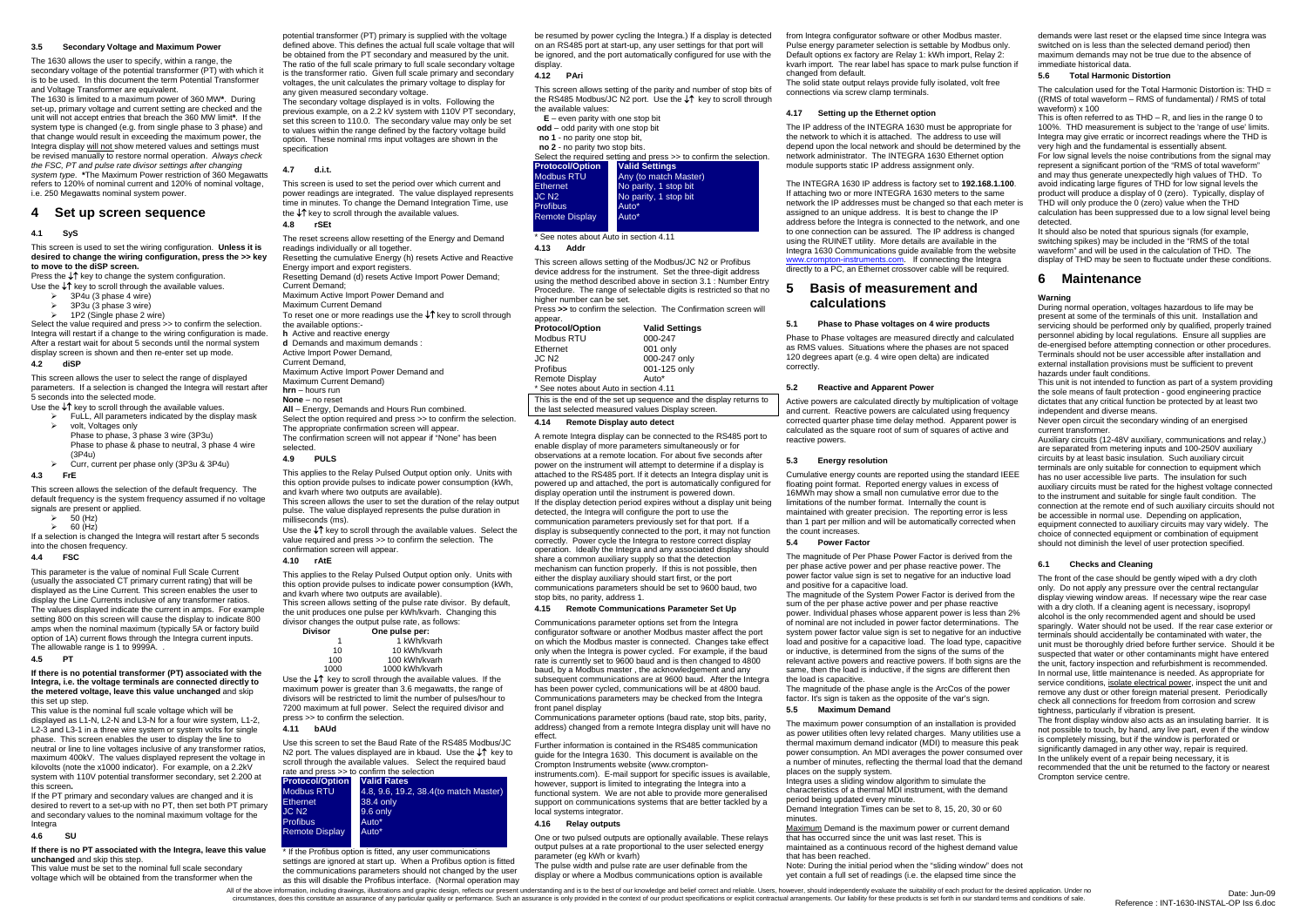Tyco Electronics UK Ltd, Freebournes Road Witham, Essex, CM8 3AH, England Tel: +44 (0) 870 870 7500 Fax: +44 (0) 870 240 5287 E-Mail: cr

# **Integra 1630 Installation guide and Specification**

**Warning** 

Never open circuit the secondary winding of an energised current transformer.

During normal operation, voltages hazardous to life may be present at some of the terminals of this unit. Installation and servicing should be performed only by qualified, properly trained personnel abiding by local regulations. Ensure all supplies are de-energised before attempting connection or other procedures. Terminals should not be user accessible after installation and external installation provisions must be sufficient to prevent hazards under fault conditions. If this equipment is used in a manner not specified by the manufacturer, protection provided by the equipment may be impaired.

This unit is not intended to function as part of a system providing the sole means of fault protection - good engineering practice dictates that any critical function be protected by at least two independent and diverse means.

 Auxiliary circuits (12-48V auxiliary, communications and relay) are separated from metering inputs and 100-250V auxiliary circuits by at least basic insulation in accordance with IEC1010-1 (BSEN 61010-1) Permanently connected use, Normal Condition Measurement category III, pollution degree 2, for rated voltage. Such auxiliary circuit terminals are only suitable for connection to equipment which has no user accessible live parts. The insulation for such auxiliary circuits must be rated for the highest voltage connected to the instrument and suitable for single fault condition. The connection at the remote end of such auxiliary circuits should not be accessible in normal use. Depending on application, equipment connected to auxiliary circuits may vary widely. The choice of connected equipment or combination of equipment should not diminish the level of user protection specified.

# **7 Installation and Maintenance**

#### **7.1 Location and mounting**

Units should be installed in a dry position, where the ambient temperature is reasonably stable and will not be outside the range -20 to +60°C. Vibration should be kept to a minimum. Preferably, mount the Integra so that the display contrast is not reduced by direct sunlight or other high intensity lighting. The Integra may be mounted in a standard DIN 96 panel up to a maximum thickness of 5 mm. Mounting is by 4 screw clamps. Undo the screws so that the plastic mountings may be inserted in the extreme left and right slots in top and bottom of the case. Tighten the screws just sufficiently to hold the unit in place. Typically this requires one to two turns after the screw point engages with the rear of the mounting panel. It is easy to cause damage with excessive torque when using a larger screwdriver, as the screw thread can easily exert sufficient force to damage the plastic mountings. It is also possible to mark the front surface of the mounting panel if this is made of very thin material and the mounting screws are excessively tightened. Consideration should be given to the space required above and below the instrument to allow for associated cables. If minimum depth behind the panel is required then the optional mounting collar may be used. Use of this collar increases the front of panel protrusion by 12mm, and decreases the rear depth by a similar amount. If IP54 ingress protection is required, a panel gasket must be used. If the mounting collar is used, a second gasket, or other means must be used to ensure both front and rear edges of the mounting collar are sealed.

connection or to an earth (ground) connection in order to achieve the published specifications. The neutral terminal (terminal number 11) is indirectly connected

to the voltage input terminals (terminals  $2, 5$  and 8). When connected to a three wire system where one of the lines has become disconnected the neutral terminal will adopt a potential

The terminals at the rear of the product must be protected from liquids or other contamination.

These units are intended for indoor use only at an altitude of less than 2000m.

# **7.2 Electromagnetic Compatibility**

This unit has been designed to provide protection against EM (electro-magnetic) interference in line with requirements of EU and other regulations. Precautions necessary to provide proper operation of this and adjacent equipment will be installation dependent and so the following can only be general guidance:-

- Avoid routing wiring to this unit alongside cables and products that are, or could be, a source of interference.
- The auxiliary supply to the unit should not be subject to excessive interference. In some cases, a supply line filter may be required.
- To protect the product against incorrect operation or permanent damage, surges and transients must be controlled. It is good EMC practice to suppress transients and surges at the source. The unit has been designed to automatically recover from typical transients, however in extreme circumstances it may be necessary to temporarily disconnect the auxiliary supply for a period of greater than 10 seconds to restore correct operation.
- Screened communication and small signal leads are recommended and may be required. These and other connecting leads may require the fitting of RF suppression components, such as ferrite absorbers, line filters etc., if RF fields cause problems.
- It is good practice to install sensitive electronic instruments that are performing critical functions in EMC enclosures that protect against electrical interference causing a disturbance in function.

#### **7.3 Terminals**

All connections (except Ethernet and Profibus ports) are made to screw clamp terminals. Terminals will accept one stranded 0.05  $-$  2.5mm<sup>2</sup> cable or one 0.05  $-$  4mm<sup>2</sup> cable. Terminal screws are fully tightened for shipment and must be undone before wire insertion. Terminal screws should be tightened to 0.8Nm or 0.6 ft/lbf only.

# **7.4 Metered Supply Wiring**

#### **7.4.1 Input wiring and fusing**

Choice of cable should meet local regulations for the operating voltage and current. This unit must be fitted with external fuses in voltage and auxiliary supply lines. Voltage input lines must be fused with a quick blow AC fuse 1A maximum. Auxiliary supply lines must be fused with a slow blow fuse rated 1A maximum. Choose fuses of a type and with a breaking capacity appropriate to the supply and in accordance with local regulations. CT secondaries must be grounded in accordance with local regulations. It is desirable to make provision for shorting links to be made across CTs. This permits easy replacement of a unit should this ever be necessary.

A switch or circuit breaker allowing isolation of supplies to the unit must be provided.

#### **7.4.2 Additional considerations for three wire systems**

If this product is used in a system with an a.c. auxiliary where the frequency of the auxiliary may be different to the frequency of the signals being measured it will be necessary to connect the neutral terminal (terminal number 11) either to the system neutral

somewhere between the remaining lines. If external wiring is connected to the neutral terminal it must be connected to either the neutral line or earth (ground) to avoid the possibility of electric shock from the neutral terminal. Standard CT wiring configurations for 3 wire systems include a commoning point. A maximum of two units, fed from a single set

of CTs and with a single earth point may be wired in this way. If more units must be run from a single set of CTs then use 3 CTs and wire CT connections as for 4 wire systems. In this configuration, the number of units that may be connected is limited by the permissible CT burden.

#### **7.5 Underwriters Laboratories (UL) Installation Requirements**

The following points are mandatory in any installation where UL approval is required. They may be considered as good practice recommendations in other applications.

#### **7.5.1 Wire type**

Voltage and current measuring terminal blocks are suitable for use with copper wire only.

#### **7.5.2 Mounting position**

Instruments are intended for panel mounting. Terminals must be enclosed within the panel. Use National Electrical Code Handbook [NEC] Class 1 wiring, rated at 600 V for main terminals.

# **8 Auxiliary and Output Connections**

### **8.1 Auxiliary Supply**

There are two auxiliary supply alternatives available as factory build options. The auxiliary supply is marked on the rear label. The Integra should ideally be powered from a dedicated supply, however when the 100-250 V auxiliary option is fitted it may be powered from the signal source, providing the source remains within tolerance of the medium voltage auxiliary range. The auxiliary supply connection has terminals for both medium voltage and low voltage auxiliary. Depending on the supply option fitted either the 12-48 pair or the 100-250v pair will be operational. For 100-250 V auxiliary, connect the supply to the outer two terminals marked 13 and 14. For 100-250 V, connections are polarity insensitive. For 12-48 V auxiliary, connect to centre and right hand (as viewed from instrument rear) terminals marked  $-$  (13) and  $+$  (14). Polarity reversal will not cause damage but the instrument will not function.

It is recommended that if used with a remote Integra display, a common auxiliary supply is used for both the display and Integra. If this arrangement is not implemented then the Integra communications parameters may be configured as detailed in the *Operation and Setup guide* section *Remote display auto detect*. The Integra establishes contact with a remote display in the first 5 seconds after power up, and may not operate correctly with the display if the display is powered several seconds after the Integra is powered, unless the communications parameters are set appropriately.

**8.2 Output Connections** 

#### **8.2.1 Ethernet**

The INTEGRA 1630 Ethernet option module supports 10/100Base-T Ethernet communication. Connection is via an Ethernet switch that supports the IEEE 802.3 standard at 10/100Mbps. The meter is fitted with a socket suitable for an RJ45 connector. Use a CAT5 or CAT6 patch cord to connect the meter to an Ethernet switch or hub. Conventional networking technology is appropriate for the Integra, however, Ethernet is sensitive to electrical interference which may arise in an industrial location. Care should be taken to ensure that Ethernet cables are protected from such interference, and where appropriate, industrial grade Ethernet switches, hubs and other components are used.

#### **8.2.2 RS485 or additional display**

The recommended cable between the RS485 master or display and Integra is two core screened cable. Preferably select a cable specifically recommended for RS485 use (for example Belden 9860, 8761) although for shorter distances of a few metres most two core screened cables will usually be satisfactory. As the remote device to Integra communication uses RS485, cable length (transmission distance) can be up to 1200 metres in good conditions. Electrical interference or other adverse conditions may reduce the maximum cable length possible for reliable operation.

#### **8.2.3 Profibus option**

When using the Profibus option, a straight (i.e. cable conductors parallel to D type pins) connector is arranged to hang down vertically, providing good support for the weight of the connector and associated cable. A 6.25mm tag is provided adjacent to the Profibus connector to give a low impedance signal decoupling earth connection, if required by the Profibus network.

The slide switch on top of the unit allows serial communications to be switched to the Modbus port for setup purposes, if desired. Only one communications port (i.e. Modbus *or* Profibus) can be active at any one time.

# **8.2.4 Pulse relays**

Up to 2 solid state relays can be fitted. Relay rating is 250V, 50mA, maximum. Lines connected to these terminals must be either short or filtered where appropriate to limit transients and surges to under 1kV (IEC 61326)

# **8.3 Metered Supply Connection Diagrams**  Connections assume active energy import – for export



**8.3.2 3-PHASE - 3 WIRE UNBALANCED LOAD** 





**8.3.4 Profibus Connections** (metering connections as above)



Tyco is a trademark. CROMPTON is a trademark of Crompton Parkinson Ltd. and is used by Tyco Electronics under licence.

# **Caution: Risk of Danger**

These instructions contain important safety information: Read before starting installation or servicing of the equipment

# **Caution: Risk of Electric Shock**